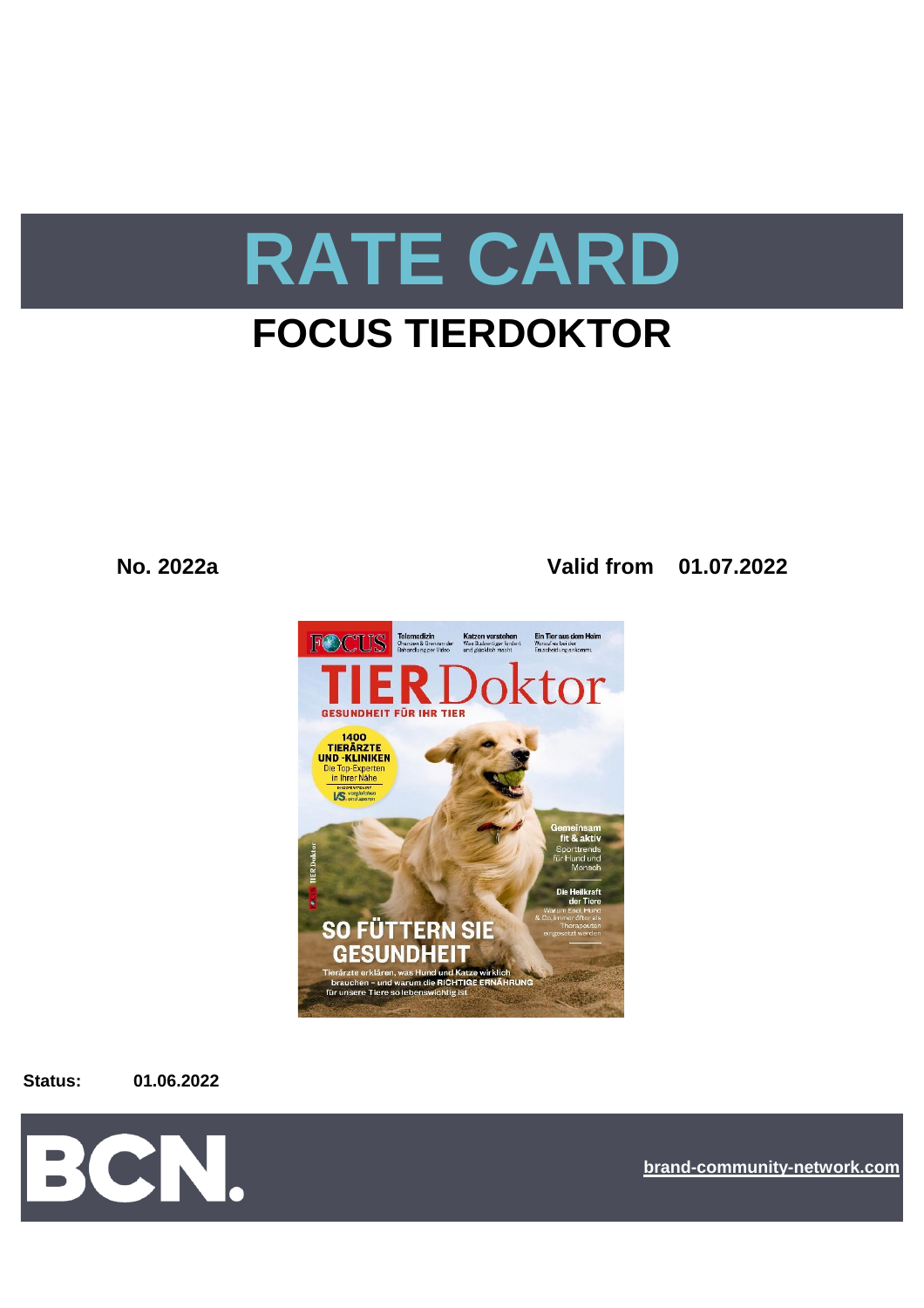

# **PUBLISHER'S DATA**

BurdaVerlag Data Publishing GmbH, Commerzbank AG Deutsches Institut für Qualität und Finanzen IBAN: DE54 6808 0030 0723 4120 00 Arabellastraße 21 BIC: DRES DEFF 680 D-81925 München UniCredit Bank AG

Andrea Key T +49 89 9250 3576 **Terms of payment:** andrea.key@burda.com

## **Print Management/Placement**

Christoph Claus AdTech Factory GmbH Hauptstraße 127 D-77652 Offenburg T +49 781 84 2866 [christoph.claus@adtechfactory.com](mailto:christoph.claus@adtechfactory.com)

## **Ad Management/Order Management**

Hauptstraße 127 D-77652 Offenburg P +49 781 84 2708

### **Frequency of publication & on sale date**

1 x p.a., tuesday (subject to change) [duon-portal.de/](https://duon-portal.de/)

Munich, PZN 512833

## **Publisher Bank accounts: Bank accounts:**

IBAN: DE19 7002 0270 0015 0249 05 **Director Commercial BIC: HYVEDEMMXXX** 

Invoices are due in net 30 days after the invoice date. The publisher guarantees a 2 per cent discount for advance payments, provided that the invoice amount is submitted on the publication date of the issue in which the advertisement is published at the latest and no older invoices are outstanding. In the event that the payment target is exceeded, default interest pursuant to Clause 11 of the Terms and Conditions of 5 per cent is calculated based on the respective base rate pursuant to Section 1 (1) of the German Discount Rate Transition Law (Diskontsatz-Überleitungs-Gesetz– DÜG). All prices are net prices. The statutory value-added tax is added. Direct debit is possible.

## AdTech Factory GmbH **Terms and conditions:**

All ad orders are exclusively carried out pursuant to the General Terms and Conditions. These have to be requested directly from BCN or can be viewed online at:

[orders@adtechfactory.com](https://duon-portal.de/) [brand-community-network.com/terms-conditions](https://bcn.burda.com/terms-conditions)

## **Technical data:**

For current and binding technical data, log onto duon-portal.de. Also available as PDF download.

## **Place of publication Delivery of printer's copy:**

Please upload all copies electronically to duon-portal.de. For support please e-mail support@duon-portal.de or call +49 40 37 41 17 50.

## **General legal notice:**

The warranty claims specified in the publishers' general terms and conditions apply only when the certified technical requirements and standards published on the DUON portal have been fulfilled as well as the delivery has been carried out via the DUON portal. This also holds when data are provided without proof.

## **Online advertisement booking:**

The current, binding technical advertisement bookings can also be sent via the online booking system:

[obs-portal.de/](https://www.obs-portal.de/)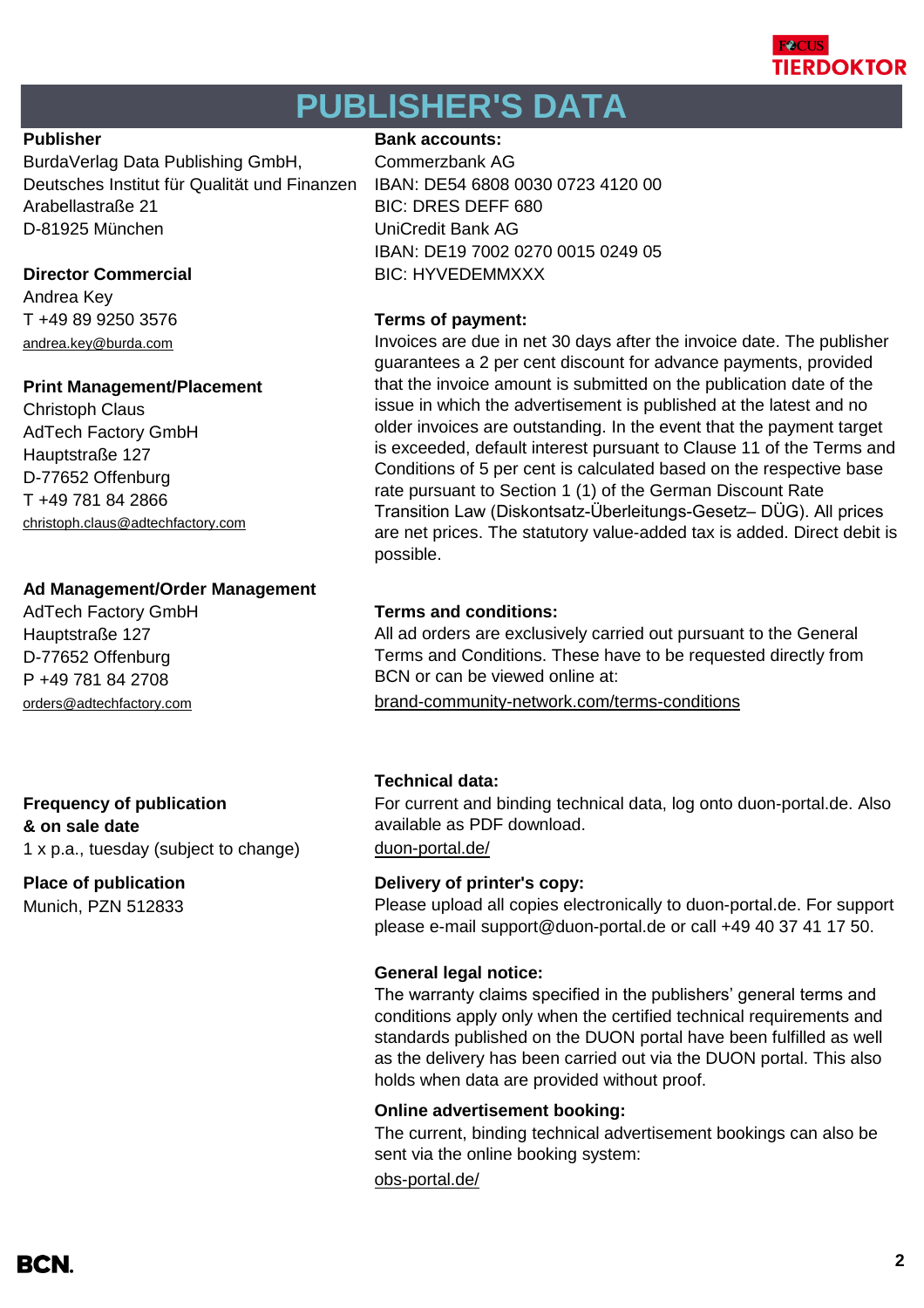

# **FORMATS & RATES**

| Format              | <b>Placement</b>       | <b>Bleed format*</b> | Rate        |
|---------------------|------------------------|----------------------|-------------|
| $1/1$ page          | Standard               | 210 x 267            | 11,100 €    |
| $2/1$ page          | Standard               | 420 x 267            | 22,200 €    |
| 1/2 page vertical   | Standard               | 98 x 267             | 6,900 €     |
| 1/2 page horizontal | Standard               | 210 x 132            | 6,900 €     |
| 1/3 page vertical   | Standard               | 68 x 267             | $5,000 \in$ |
| 1/3 page horizontal | Standard               | $210 \times 86$      | $5,000 \in$ |
| $1/1$ page          | inside front cover     | 210 x 267            | 12,600 €    |
| $1/1$ page          | inside back cover      | 210 x 267            | 12,600 €    |
| 1/3 page vertical   | facing TOC             | 68 x 267             | 5,400 €     |
| 1/3 page vertical   | facing editor's letter | 68 x 267             | 5,400 €     |

\*width x height in mm

## **Ad combinations:**

The reduced combination special price for the combination of advertisements is based on comparison of separate advertisement bookings. To this end, the advertisements of an advertiser with an identical product/creation in the same format must appear in all magazines in parallel issues.

### **Advertorials:**

[brand-community-network.com/advertisin](https://bcn.burda.com/advertisingsolutions/print/native-ads)gsolutions/print/native-ads Formats and prices for advertorials created by the editorial team on request. For more information, please visit

### **Consecutive Ads:**

Surcharge on two or more adverts on consecutive partial-page ads: 5%

### **Fixed placements:**

Agreed fixed placements (e.g. first for a business line, commodity group, etc.) entitle the publisher to bill a placement surcharge.

#### **Type area format:**

On request.

## **Digital rate card:**

Please find the digital rate card here: [brand-community-network.de/advertisingsolutions/digital/prices](https://bcn.burda.com/advertisingsolutions/digital/prices)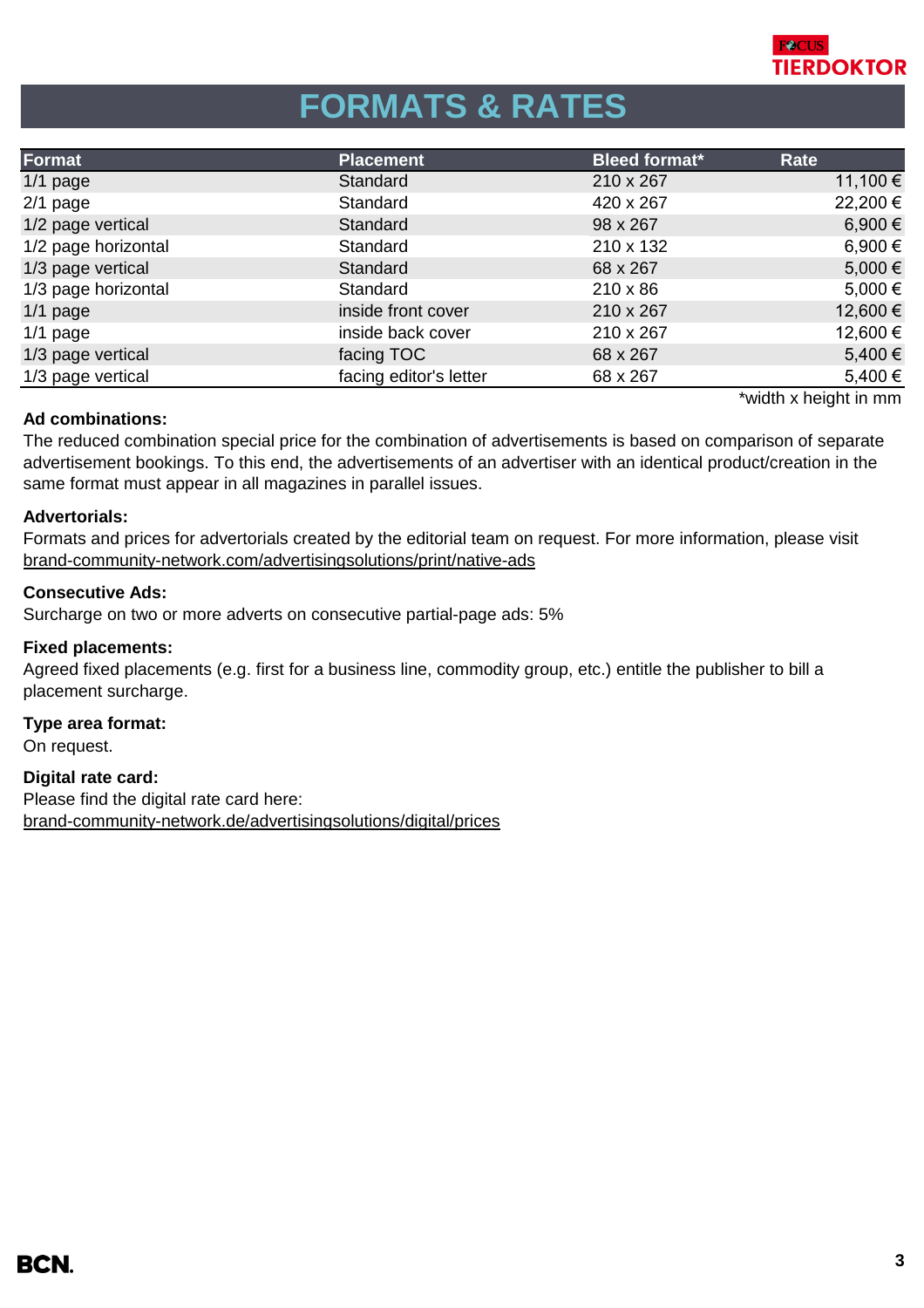

# **AD SPECIALS**

| <b>Rates per thousand</b>                                                | <b>Circulation incl.</b><br><b>Subscriptions</b> | Additional ad specials available on request.                                                                                                                                |
|--------------------------------------------------------------------------|--------------------------------------------------|-----------------------------------------------------------------------------------------------------------------------------------------------------------------------------|
| <b>Bound inserts</b><br>up to 4 pages<br>up to 8 pages<br>up to 12 pages | 186 €<br>207€<br>228€                            | Prices apply for the booking of at least the entire<br>domestic print run.<br>The publisher reserves the right to reschedule<br>bookings with less than domestic print run. |
| <b>Glued-on inserts</b>                                                  |                                                  | A minimum run of 50.000 copies applies for all<br>ad specials.                                                                                                              |
| Postcard up to 10 g<br>Booklet up to 20 g<br>Sample up to 20 g           | 77€<br>88€<br>93€                                | Smaller booking units, e.g. according to Nielsen<br>areas or federal states, are possible. For these<br>will be charged an additional 30% per thousand.                     |

| Loose inserts |       |  |  |  |
|---------------|-------|--|--|--|
| up to $20 g$  | 175 € |  |  |  |
| up to $30 g$  | 186 € |  |  |  |
| up to $40 g$  | 196 € |  |  |  |
| up to $50 g$  | 207€  |  |  |  |

**All tariff ad specials are eligible for discount and count towards the annual agreement commitment.**

#### **Calculation basis:**

The calculation basis is the planned circulation or IVW quarterly report upon order confirmation, exclusive of the respective e-paper copies.

#### **Delivered quantity:**

The delivered quantity is based on the planned print run or IVW quarterly report valid at the date of the order confirmation, plus 2 % surplus. In order to react to circulation fluctuations at short notice, we recommend contacting our Print Management/Placement (see "Your Personal Contacts" page) one more time before production start.

#### **Delivery address and deadline:**

Please find the delivery address and deadline on the respective order confirmation. An incoming goods inspection does not take place at the printing plant.

#### **Conditions of delivery:**

Ad specials must be delivered in accordance with the guidelines of the Bundesverband für Druck und Medien (German Association of Print and Media), and be clearly marked with the name of the publication and issue. The material must be delivered, carriage paid, to the address where it will be processed.

#### **Order and cancellation date:**

See "special closing dates" on page "Schedule & Topics Print"; due to limited availability, we strongly recommend booking as early as possible.

#### **Proviso:**

Should any processing problems arise, completion of the circulation takes priority over ad special processing.

Binding technical information on Ad Specials and information on deadlines, samples and delivery for the participating objects is available for download at adspecial-portal.de

**Glued-on inserts:** The basis is a 1/1 carrier advertisement.

#### **Sample products:**

An additional postal fee applies to samples and objects over 2.5 mm thickness.

#### **Samples:**

Samples must be presented by the closing date at the latest. For product samples 50 pieces are required up front. For all other ad specials a minimum of 5 samples are required. To be sent: AdTech Factory, Print Management, Hauptstraße 127, 77652 Offenburg, Germany.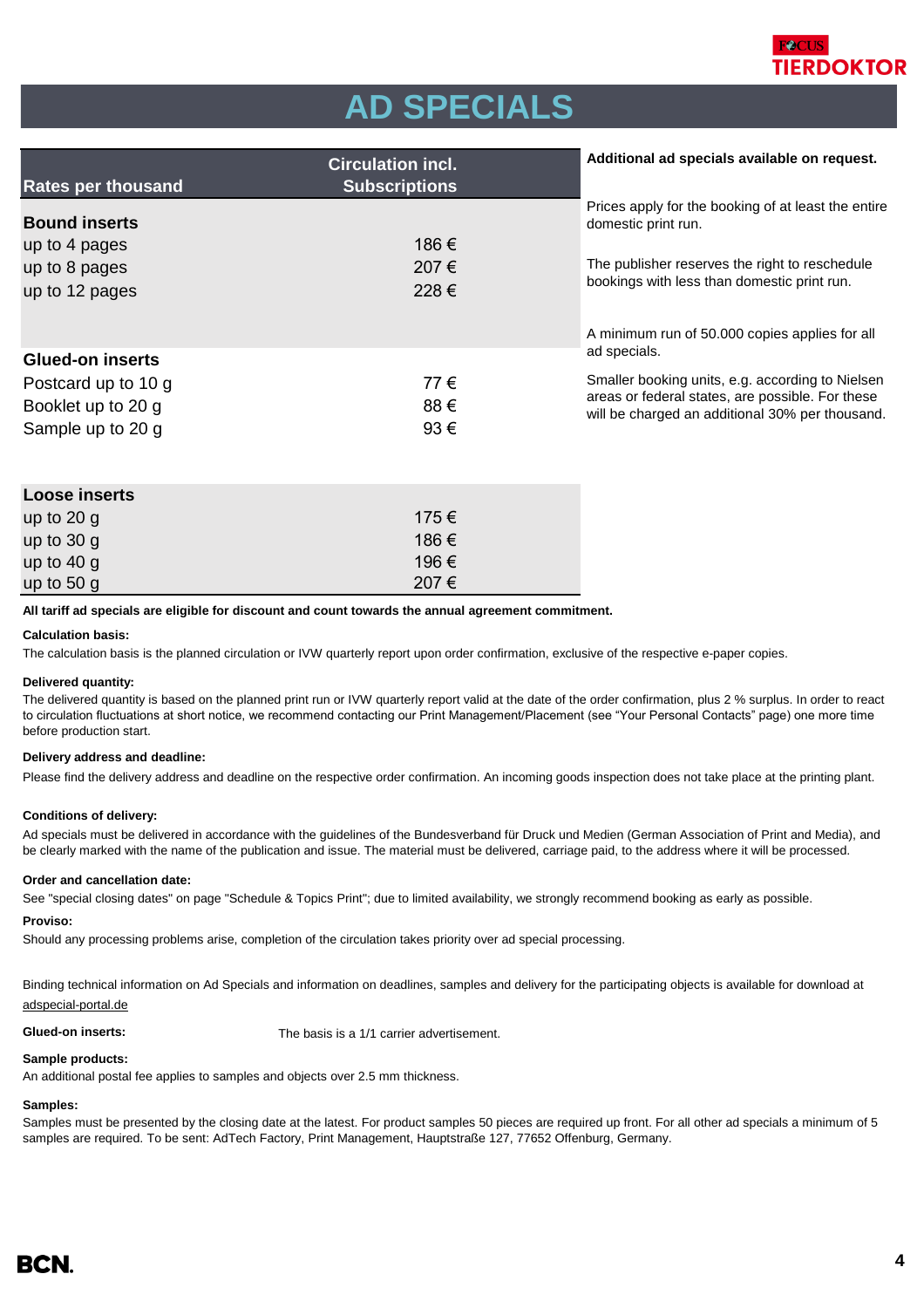

| <b>SCHEDULE</b>                                                             |              |                        |                                                |                                |  |  |
|-----------------------------------------------------------------------------|--------------|------------------------|------------------------------------------------|--------------------------------|--|--|
| The BCN topic preview tool provides you with attractive themes or specials: |              |                        | brand-community-network.com/topic-preview-tool |                                |  |  |
| No.                                                                         | On sale date | <b>Closing date*</b> \ | Copy date**                                    | <b>Special closing date***</b> |  |  |
|                                                                             |              |                        |                                                |                                |  |  |
| 01/22                                                                       | 25.10.2022   | 29.08.2022             | 02.09.2022                                     | 22.08.2022                     |  |  |
|                                                                             |              |                        |                                                |                                |  |  |

\* Closing & cancellation date

\*\* Delivery date for printer's copies

\*\*\* Closing & cancellation date for ad specials, special formats, special placements